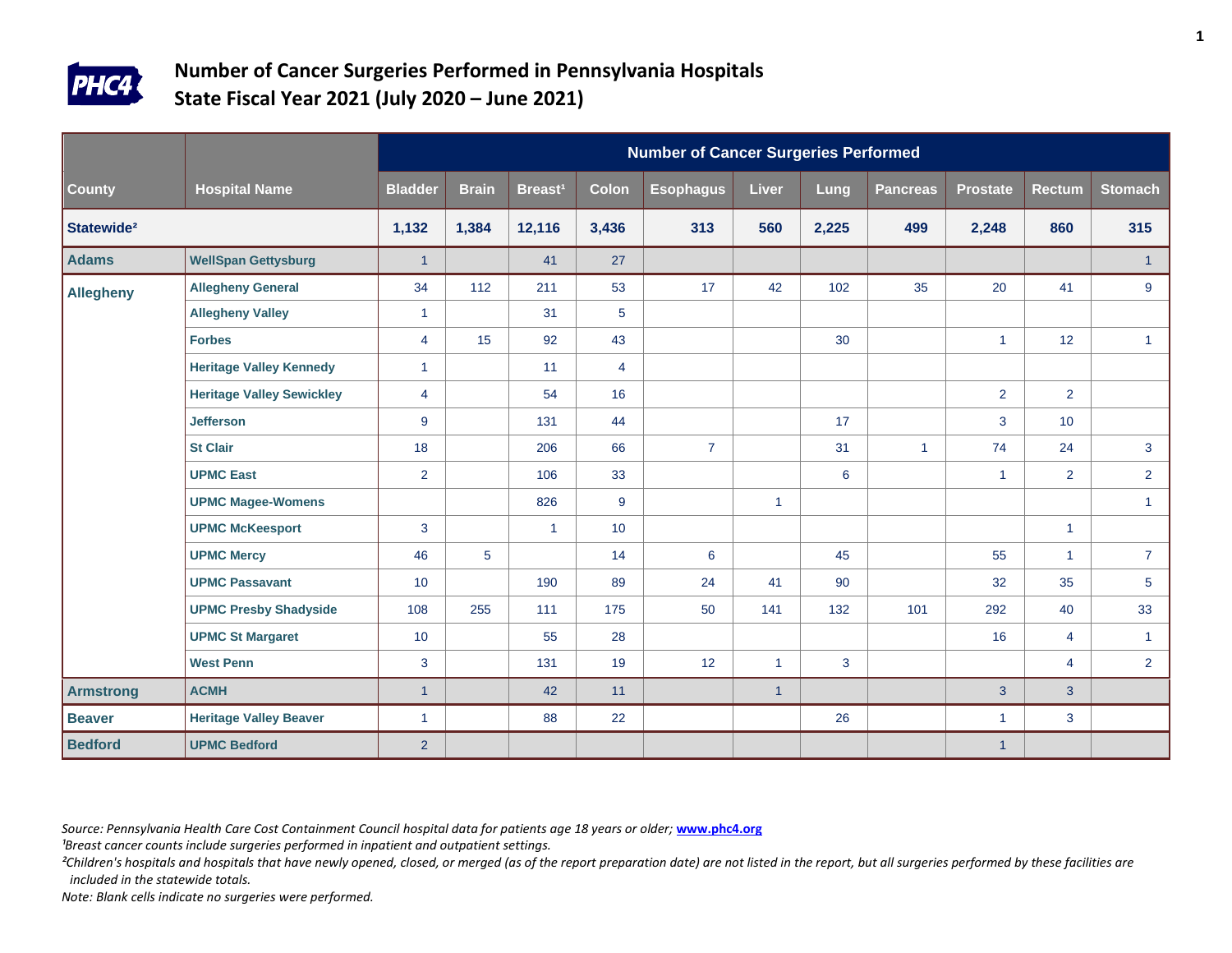

|                   |                              |                  |                 |                     |                | <b>Number of Cancer Surgeries Performed</b> |                |                |                 |                      |                |                |
|-------------------|------------------------------|------------------|-----------------|---------------------|----------------|---------------------------------------------|----------------|----------------|-----------------|----------------------|----------------|----------------|
| County            | <b>Hospital Name</b>         | <b>Bladder</b>   | <b>Brain</b>    | Breast <sup>1</sup> | <b>Colon</b>   | <b>Esophagus</b>                            | Liver          | Lung           | <b>Pancreas</b> | <b>Prostate</b>      | <b>Rectum</b>  | <b>Stomach</b> |
| <b>Berks</b>      | <b>Penn State St Joseph</b>  | 3                |                 | 47                  | 22             |                                             |                | 8              |                 |                      | $\mathbf{1}$   |                |
|                   | <b>Reading</b>               | 20               | 20              | 150                 | 53             | 3                                           | 9              | 42             | $6\phantom{1}$  | 25                   | 21             | $6\phantom{1}$ |
|                   | <b>Surgical Inst Reading</b> |                  |                 | 12 <sup>°</sup>     |                |                                             |                |                |                 |                      |                |                |
| <b>Blair</b>      | <b>Conemaugh Nason MC</b>    | $\overline{2}$   |                 | 8                   | $6\phantom{1}$ |                                             |                |                |                 |                      |                |                |
|                   | <b>Penn Highlands Tyrone</b> |                  |                 | 27                  |                |                                             |                |                |                 |                      |                |                |
|                   | <b>UPMC Altoona</b>          | $\overline{7}$   |                 | 118                 | 62             |                                             |                | 37             |                 | $\overline{7}$       | 5              | $\mathbf{1}$   |
| <b>Bradford</b>   | <b>Robert Packer</b>         | 5                | 12              | 152                 | 61             | $\overline{2}$                              | $\overline{2}$ | 23             | $\mathbf{1}$    | 17                   | 18             | $\overline{4}$ |
| <b>Bucks</b>      | <b>Doylestown</b>            | 22               |                 | 141                 | 49             |                                             |                | $\overline{7}$ | 2               | 24                   | 11             | 3              |
|                   | <b>Grand View</b>            | $\mathbf{1}$     | $5\phantom{.0}$ | 124                 | 29             |                                             |                | $\overline{2}$ |                 |                      | $\sqrt{5}$     |                |
|                   | <b>Lower Bucks</b>           | $\overline{1}$   |                 |                     |                |                                             |                |                |                 | $\overline{1}$       |                |                |
|                   | <b>St Luke's Upper Bucks</b> |                  |                 | $\mathbf{1}$        | 9              |                                             |                |                |                 |                      |                |                |
|                   | <b>St Mary MC</b>            | 11               | $6\phantom{1}$  | 129                 | 20             |                                             | $\mathbf{1}$   | 14             |                 | 43                   | 3 <sup>5</sup> |                |
| <b>Butler</b>     | <b>Butler Memorial</b>       | $\mathbf{1}$     |                 | 68                  | 38             |                                             |                | 34             |                 | $\overline{2}$       |                |                |
| <b>Cambria</b>    | <b>Conemaugh Memorial</b>    | $\overline{3}$   | 11              | 120                 | 32             |                                             | $\overline{3}$ | 20             | $\overline{1}$  | 3                    | 10             | 1              |
| <b>Centre</b>     | <b>Mount Nittany</b>         | $\boldsymbol{6}$ |                 | 44                  | 9              |                                             |                |                |                 | 15                   |                |                |
| <b>Chester</b>    | <b>Chester County</b>        | 11               |                 | 284                 | 34             |                                             | $\mathbf{1}$   |                |                 | 16                   | $6\phantom{a}$ | 1              |
|                   | Paoli                        | 8                | 13              | 154                 | 30             | $\overline{1}$                              |                | 32             |                 | 28                   | $\overline{2}$ | $\mathbf{1}$   |
|                   | <b>Phoenixville</b>          | 4                |                 | 146                 | 20             |                                             |                | 8              | $\mathbf{1}$    | 11                   | 3              | 2 <sup>1</sup> |
| <b>Clarion</b>    | <b>Clarion</b>               |                  |                 | 4                   | 3              |                                             |                |                |                 |                      |                |                |
| <b>Clearfield</b> | <b>Penn Highlands DuBois</b> | $6\overline{6}$  | 8               | 110                 | 28             | $5\phantom{.0}$                             |                | 29             |                 |                      | $\overline{7}$ | 1              |
| <b>Clinton</b>    | <b>UPMC Lock Haven</b>       |                  |                 |                     |                |                                             |                |                |                 | $\blacktriangleleft$ |                |                |

*Source: Pennsylvania Health Care Cost Containment Council hospital data for patients age 18 years or older;* **[www.phc4.org](http://www.phc4.org/)**

<sup>1</sup>Breast cancer counts include surgeries performed in inpatient and outpatient settings.

<sup>2</sup>Children's hospitals and hospitals that have newly opened, closed, or merged (as of the report preparation date) are not listed in the report, but all surgeries performed by these facilities are *included in the statewide totals.*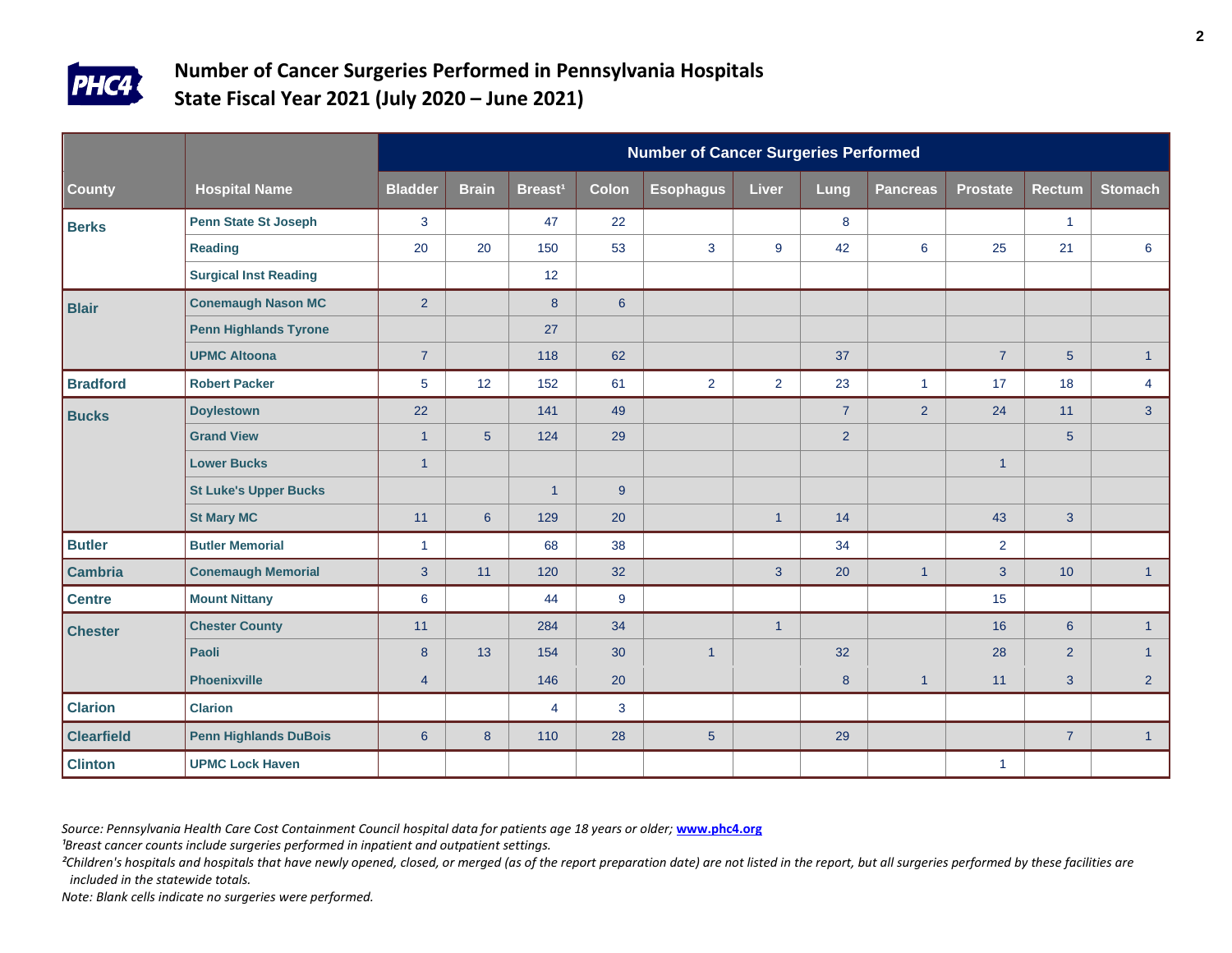

|                   |                                  |                | <b>Number of Cancer Surgeries Performed</b> |                     |                |                  |                |                      |                 |                 |                |                |  |  |  |
|-------------------|----------------------------------|----------------|---------------------------------------------|---------------------|----------------|------------------|----------------|----------------------|-----------------|-----------------|----------------|----------------|--|--|--|
| County            | <b>Hospital Name</b>             | <b>Bladder</b> | <b>Brain</b>                                | Breast <sup>1</sup> | <b>Colon</b>   | <b>Esophagus</b> | Liver          | Lung                 | <b>Pancreas</b> | <b>Prostate</b> | <b>Rectum</b>  | <b>Stomach</b> |  |  |  |
| <b>Columbia</b>   | <b>Berwick</b>                   |                |                                             | 8                   | $\overline{2}$ |                  |                |                      |                 |                 |                |                |  |  |  |
|                   | <b>Geisinger Bloomsburg</b>      |                |                                             | 44                  | 3              |                  |                |                      |                 |                 |                |                |  |  |  |
| <b>Crawford</b>   | <b>Meadville</b>                 | 2              |                                             | 11                  | $\overline{7}$ |                  |                |                      |                 |                 |                |                |  |  |  |
|                   | <b>Titusville Area</b>           |                |                                             |                     | $\overline{1}$ |                  |                |                      |                 |                 |                |                |  |  |  |
| <b>Cumberland</b> | <b>Penn State Holy Spirit MC</b> | $5\phantom{.}$ | 8                                           | 143                 | 9              |                  |                |                      |                 | $\overline{7}$  |                | 2 <sup>2</sup> |  |  |  |
|                   | <b>UPMC Carlisle</b>             | 3              |                                             | 78                  | 5              |                  |                |                      |                 | $\overline{2}$  |                |                |  |  |  |
| <b>Dauphin</b>    | <b>Milton S Hershey</b>          | 42             | 26                                          | 131                 | 90             | $\overline{7}$   | 19             | 57                   | 34              | 85              | 26             | 8              |  |  |  |
|                   | <b>UPMC Pinnacle Hospitals</b>   | 47             | 31                                          | 306                 | 96             | 5                | $\overline{2}$ | 48                   |                 | 76              | 18             | $\overline{2}$ |  |  |  |
| <b>Delaware</b>   | <b>Crozer-Chester</b>            | $\overline{4}$ | 18                                          | 125                 | 13             |                  | $\overline{2}$ | $\overline{2}$       | 2               | 12              | $\overline{2}$ | 1              |  |  |  |
|                   | <b>Delaware County Memorial</b>  |                |                                             | 18                  | 19             | $\mathbf{1}$     |                | 33                   |                 | $\mathbf{1}$    | $6\phantom{a}$ |                |  |  |  |
|                   | <b>Mercy Catholic MC</b>         | $\overline{4}$ | $\overline{1}$                              | 30                  | 24             | 2 <sup>1</sup>   | $\mathbf{1}$   | $\overline{3}$       | $\mathbf{1}$    |                 | $\overline{2}$ | 5 <sup>5</sup> |  |  |  |
|                   | <b>Riddle Memorial</b>           | $9^{\circ}$    |                                             | 72                  | 26             |                  |                |                      |                 | 43              | $6\phantom{1}$ |                |  |  |  |
| Elk               | <b>Penn Highlands Elk</b>        |                |                                             | 5                   | $\overline{4}$ |                  |                |                      |                 |                 |                |                |  |  |  |
| <b>Erie</b>       | <b>Saint Vincent</b>             | 15             | 17                                          | 167                 | 59             |                  | 9              | 51                   | $\overline{4}$  | 30              | 8              | 8              |  |  |  |
|                   | <b>UPMC Hamot</b>                | 9              | 9                                           | 188                 | 35             |                  | $\overline{2}$ | 21                   |                 | 36              | 8              | $\mathbf{1}$   |  |  |  |
| <b>Fayette</b>    | <b>Uniontown</b>                 | 3              |                                             | 32                  | 28             |                  |                | $\blacktriangleleft$ |                 | 2               | $\mathbf{1}$   |                |  |  |  |
| Franklin          | <b>Chambersburg</b>              | $\mathbf{1}$   | $\overline{4}$                              | 100                 | 24             |                  |                | 8                    |                 | 18              | $\overline{4}$ |                |  |  |  |
|                   | Waynesboro                       |                |                                             | 38                  | $\overline{1}$ |                  |                |                      |                 |                 |                |                |  |  |  |
| <b>Fulton</b>     | <b>Fulton County</b>             |                |                                             | $\mathbf{1}$        |                |                  |                |                      |                 |                 |                |                |  |  |  |
| Indiana           | <b>Indiana Regional</b>          | $\overline{5}$ |                                             | 14                  | 12             |                  |                |                      |                 |                 | $\mathbf{1}$   |                |  |  |  |
| <b>Jefferson</b>  | <b>Penn Highlands Brookville</b> |                |                                             |                     | 5              |                  |                |                      |                 |                 | $\mathbf{1}$   |                |  |  |  |
|                   | <b>Punxsutawney Area</b>         |                |                                             | 14                  | 4              |                  |                |                      |                 |                 |                |                |  |  |  |

*Source: Pennsylvania Health Care Cost Containment Council hospital data for patients age 18 years or older;* **[www.phc4.org](http://www.phc4.org/)**

<sup>1</sup>Breast cancer counts include surgeries performed in inpatient and outpatient settings.

<sup>2</sup>Children's hospitals and hospitals that have newly opened, closed, or merged (as of the report preparation date) are not listed in the report, but all surgeries performed by these facilities are *included in the statewide totals.*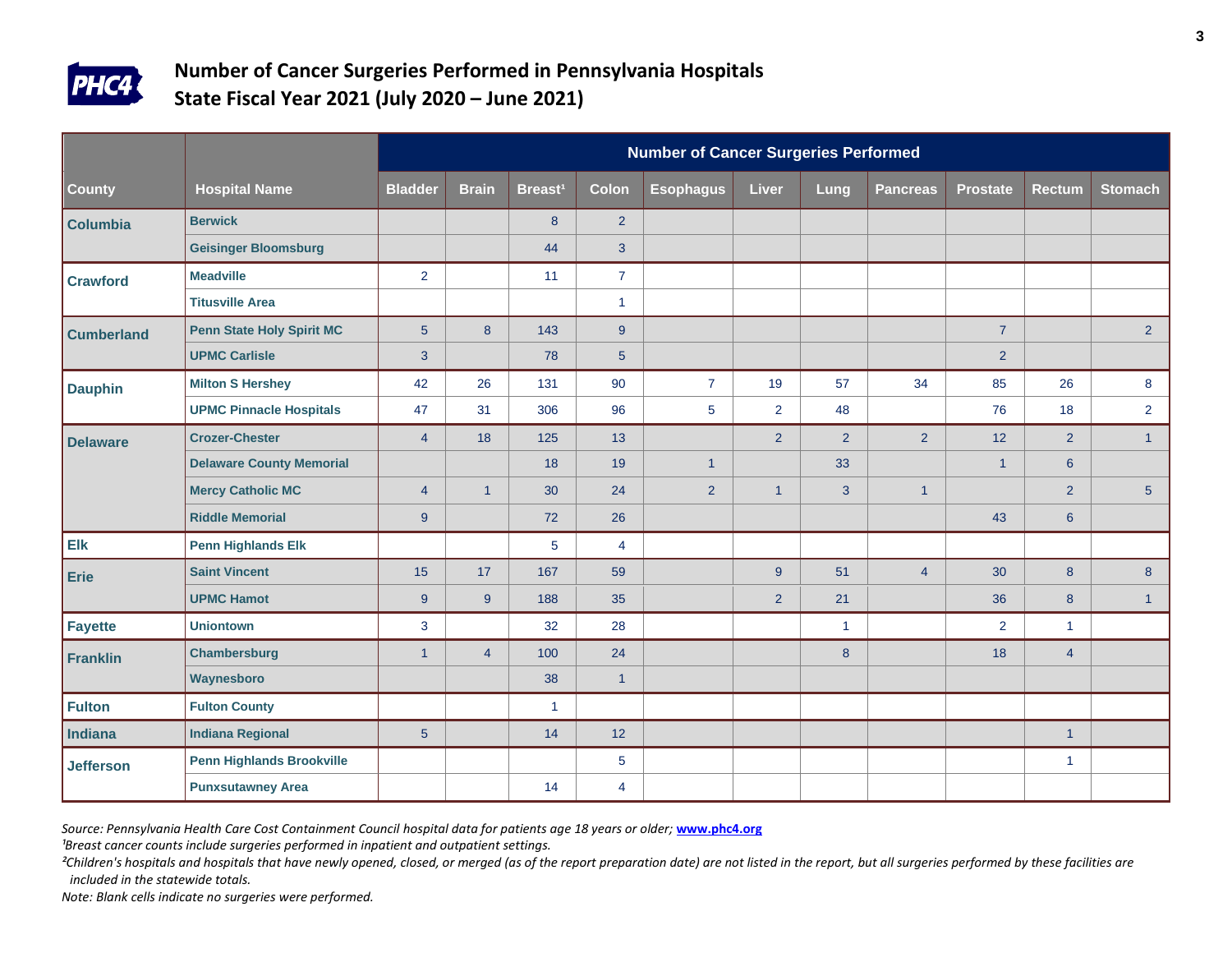

|                 |                                  | <b>Number of Cancer Surgeries Performed</b> |              |                     |                |                  |              |                      |                 |                 |                |                |  |  |
|-----------------|----------------------------------|---------------------------------------------|--------------|---------------------|----------------|------------------|--------------|----------------------|-----------------|-----------------|----------------|----------------|--|--|
| <b>County</b>   | <b>Hospital Name</b>             | <b>Bladder</b>                              | <b>Brain</b> | Breast <sup>1</sup> | <b>Colon</b>   | <b>Esophagus</b> | <b>Liver</b> | Lung                 | <b>Pancreas</b> | <b>Prostate</b> | <b>Rectum</b>  | <b>Stomach</b> |  |  |
| Lackawanna      | <b>Geisinger Community</b>       | 15                                          | 17           | 102                 | 43             |                  |              |                      |                 | 11              | 14             | 2 <sup>1</sup> |  |  |
|                 | <b>Moses Taylor</b>              | 3                                           |              | 45                  | 15             |                  |              |                      |                 | $\overline{1}$  |                |                |  |  |
|                 | <b>Regional Scranton</b>         | $\mathbf{1}$                                |              | 17                  | 24             |                  |              | 20                   |                 |                 | $\overline{2}$ | 3 <sup>1</sup> |  |  |
| Lancaster       | <b>Lancaster General</b>         | 32                                          | 20           | 435                 | 88             |                  |              | 52                   |                 | 43              | 28             | 3 <sup>1</sup> |  |  |
|                 | <b>UPMC Lititz</b>               |                                             |              | 71                  | 5              |                  |              |                      |                 | 3               | $\mathbf{1}$   |                |  |  |
|                 | <b>WellSpan Ephrata</b>          | $\overline{2}$                              |              | 42                  | 9              |                  |              |                      |                 |                 |                | $\mathbf{1}$   |  |  |
| <b>Lawrence</b> | <b>UPMC Jameson</b>              | 11                                          |              | 116                 | 22             |                  |              |                      |                 | 25              |                |                |  |  |
| Lebanon         | <b>WellSpan Good Samaritan</b>   | $\overline{4}$                              |              | 40                  | 24             |                  |              | $\mathbf{1}$         |                 | $\overline{7}$  | $\overline{7}$ | $\mathbf{1}$   |  |  |
| Lehigh          | <b>LVH Coordinated Allentown</b> |                                             |              | $6\phantom{1}$      |                |                  |              |                      |                 |                 |                |                |  |  |
|                 | <b>Lehigh Valley Allentown</b>   | 49                                          | 51           | 408                 | 135            | 16               | 27           | 93                   | 37              | 37              | 44             | 19             |  |  |
|                 | <b>St Luke's Bethlehem</b>       | 38                                          | 35           | 186                 | 107            | 12               | 9            | 91                   | 12              | 18              | 39             | 6 <sup>°</sup> |  |  |
| Luzerne         | <b>Geisinger Wyoming Valley</b>  | 16                                          | 36           | 151                 | 32             | 9                | 9            | 39                   | 12              | 29              | 14             | 8              |  |  |
|                 | <b>Lehigh Valley Hazleton</b>    | $\overline{1}$                              |              | 9                   | 14             |                  |              | $\blacktriangleleft$ |                 |                 | 3              |                |  |  |
|                 | <b>Wilkes-Barre General</b>      | $\overline{7}$                              | $\bf 8$      | 40                  | 23             |                  |              | $\overline{5}$       |                 | 9               | 12             | $\mathbf{1}$   |  |  |
| Lycoming        | <b>UPMC Muncy</b>                |                                             |              |                     | $\mathbf{1}$   |                  |              |                      |                 |                 |                |                |  |  |
|                 | <b>UPMC Williamsport</b>         | $\boldsymbol{6}$                            | 12           | 158                 | 18             |                  |              | 19                   |                 | $\mathbf{1}$    | $\overline{2}$ |                |  |  |
| <b>McKean</b>   | <b>Bradford Regional</b>         | $\overline{2}$                              |              | 11                  | $\overline{7}$ |                  |              | $\mathbf{1}$         |                 |                 |                |                |  |  |
| Mercer          | <b>Grove City</b>                |                                             |              | $\mathbf 1$         | 2 <sup>1</sup> |                  |              |                      |                 |                 |                |                |  |  |
|                 | <b>Sharon Regional</b>           |                                             |              | 43                  | 13             |                  |              | $\overline{4}$       |                 |                 | $\mathbf{1}$   |                |  |  |
|                 | <b>UPMC Horizon</b>              | $\overline{7}$                              |              |                     |                |                  |              |                      |                 | $\mathbf{1}$    |                |                |  |  |
| <b>Mifflin</b>  | <b>Geisinger Lewistown</b>       |                                             |              | 28                  | 11             |                  |              |                      |                 | $\mathbf{1}$    |                |                |  |  |

*Source: Pennsylvania Health Care Cost Containment Council hospital data for patients age 18 years or older;* **[www.phc4.org](http://www.phc4.org/)**

<sup>1</sup>Breast cancer counts include surgeries performed in inpatient and outpatient settings.

<sup>2</sup>Children's hospitals and hospitals that have newly opened, closed, or merged (as of the report preparation date) are not listed in the report, but all surgeries performed by these facilities are *included in the statewide totals.*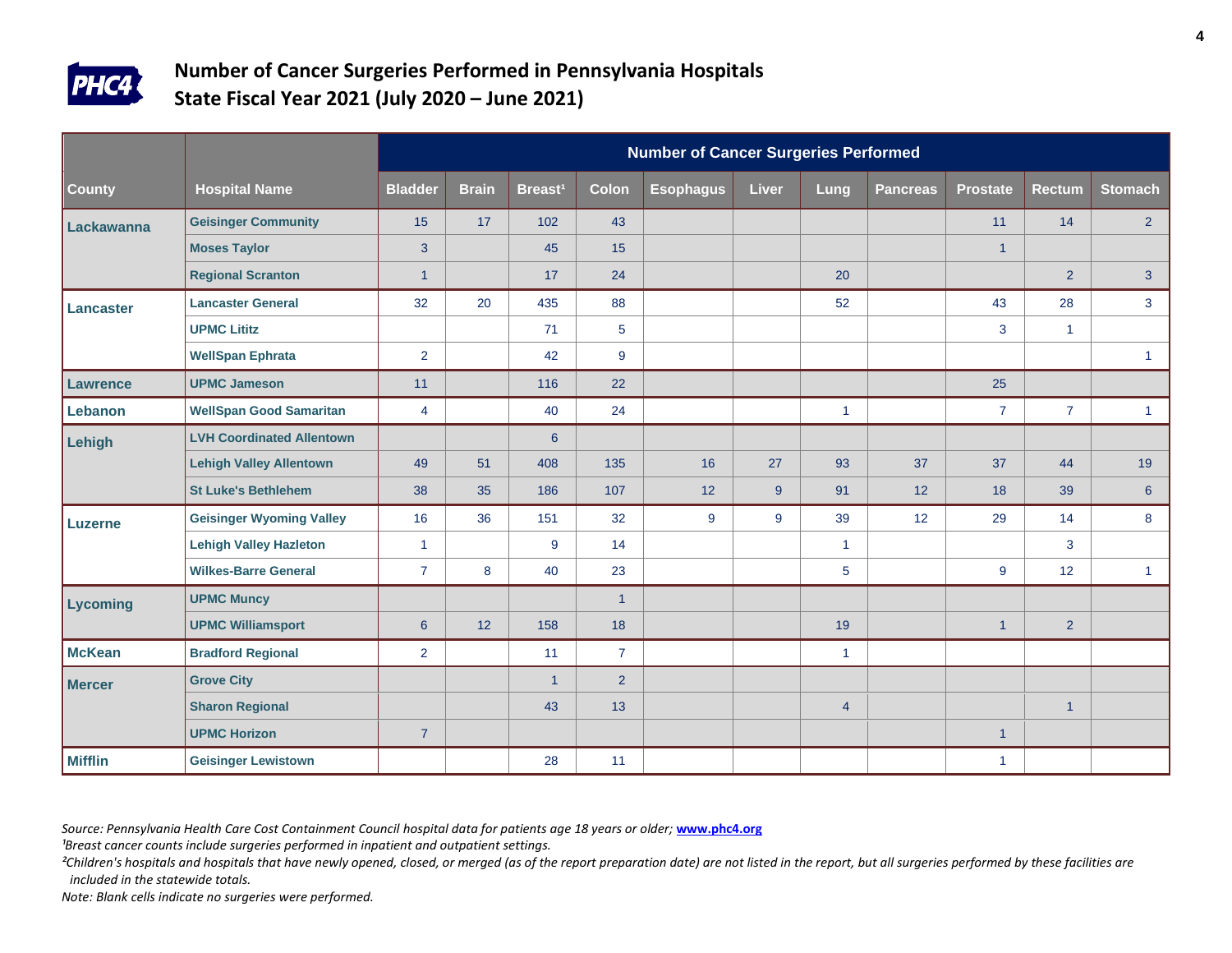

|               |                                  |                |                |                     |                | <b>Number of Cancer Surgeries Performed</b> |                |      |                 |                 |                |                 |
|---------------|----------------------------------|----------------|----------------|---------------------|----------------|---------------------------------------------|----------------|------|-----------------|-----------------|----------------|-----------------|
| <b>County</b> | <b>Hospital Name</b>             | <b>Bladder</b> | <b>Brain</b>   | Breast <sup>1</sup> | <b>Colon</b>   | <b>Esophagus</b>                            | <b>Liver</b>   | Lung | <b>Pancreas</b> | <b>Prostate</b> | <b>Rectum</b>  | <b>Stomach</b>  |
| <b>Monroe</b> | <b>Lehigh Valley Pocono</b>      | 3              |                | 102                 | 13             |                                             |                | 14   |                 | 8               | $\mathbf{1}$   |                 |
|               | <b>St Luke's Monroe</b>          | 1              |                | $5\phantom{1}$      | 13             |                                             |                |      |                 |                 |                |                 |
| Montgomery    | <b>Abington Memorial</b>         | 12             | 25             | 109                 | 76             |                                             |                | 38   | 5               | 29              | 24             | 10 <sup>°</sup> |
|               | <b>Bryn Mawr</b>                 | 23             | 5              | 248                 | 35             |                                             |                | 23   |                 | 82              | 3              | $\overline{2}$  |
|               | <b>Einstein MC Montgomery</b>    | 9              |                | 88                  | 14             |                                             |                | 18   |                 | 16              | 3              |                 |
|               | <b>Holy Redeemer</b>             |                | 1              | 163                 | 26             |                                             |                | 5    |                 |                 | 6              |                 |
|               | Lankenau MC                      | 5              | 4              | 283                 | 70             | 5                                           | 5              | 34   | 11              | 18              | 53             | 12              |
|               | Lansdale                         | $\overline{2}$ |                | 35                  | 15             |                                             |                |      |                 |                 | $\overline{4}$ |                 |
|               | <b>Pottstown</b>                 | $\overline{2}$ | $\overline{2}$ | 14                  | 14             |                                             |                |      |                 |                 | 1              |                 |
|               | <b>Suburban Community</b>        |                |                | 14                  | 3              |                                             |                |      |                 | 6               |                |                 |
| Montour       | <b>Geisinger Danville</b>        | 32             | 34             | 134                 | 73             | 8                                           | $\overline{7}$ | 50   | 20              | 36              | 19             | $\mathbf{3}$    |
| Northampton   | <b>LVH Coordinated Bethlehem</b> |                |                | 13                  | $\overline{2}$ |                                             |                |      |                 |                 |                |                 |
|               | <b>St Luke's Anderson</b>        | $\overline{7}$ |                | 231                 | 11             |                                             |                |      |                 | 6               | 1              |                 |

*Source: Pennsylvania Health Care Cost Containment Council hospital data for patients age 18 years or older;* **[www.phc4.org](http://www.phc4.org/)**

<sup>1</sup>Breast cancer counts include surgeries performed in inpatient and outpatient settings.

<sup>2</sup>Children's hospitals and hospitals that have newly opened, closed, or merged (as of the report preparation date) are not listed in the report, but all surgeries performed by these facilities are *included in the statewide totals.*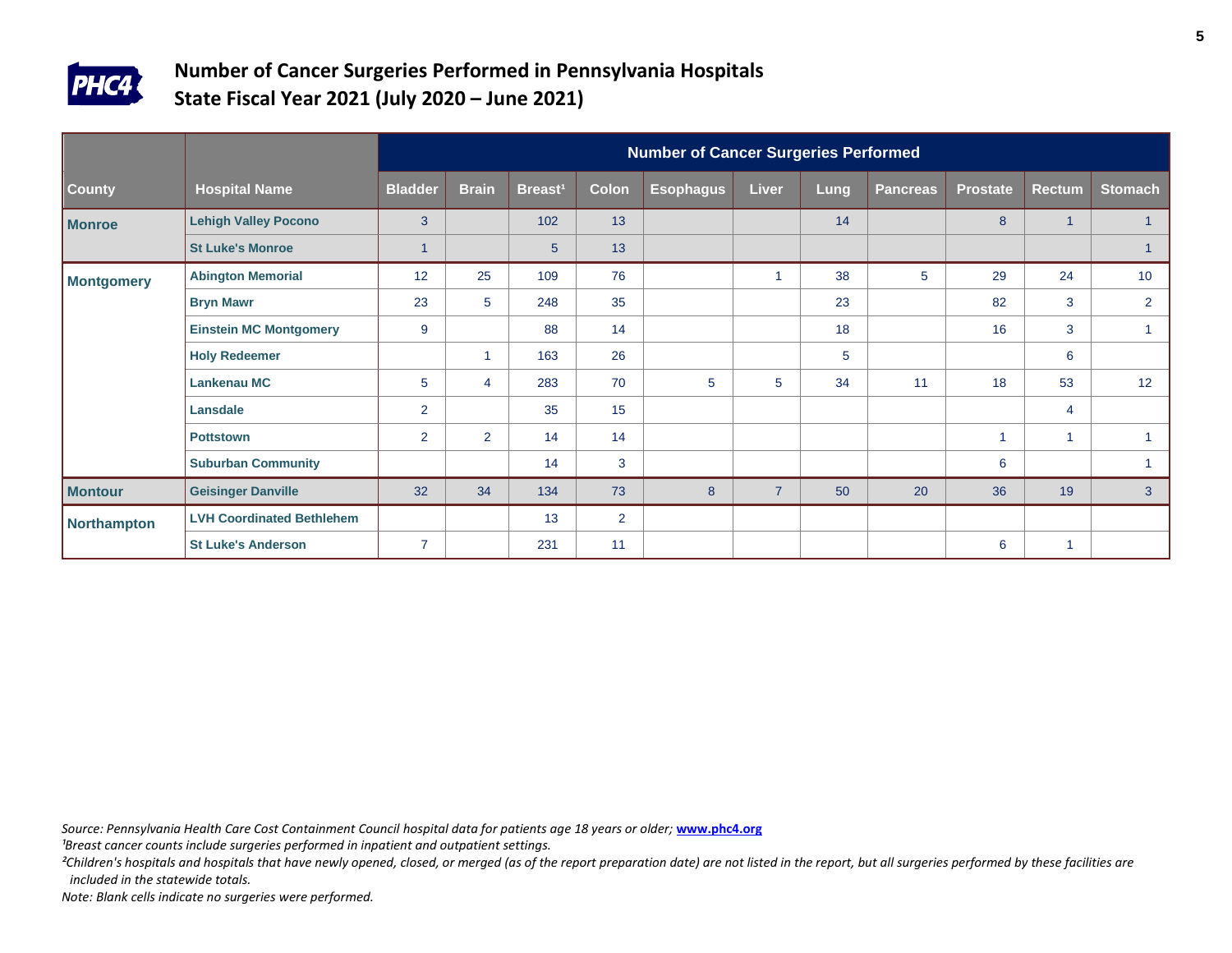

|               |                                  | <b>Number of Cancer Surgeries Performed</b> |                |                     |                  |                  |                |      |                 |                  |                |                |  |  |
|---------------|----------------------------------|---------------------------------------------|----------------|---------------------|------------------|------------------|----------------|------|-----------------|------------------|----------------|----------------|--|--|
| County        | <b>Hospital Name</b>             | <b>Bladder</b>                              | <b>Brain</b>   | Breast <sup>1</sup> | <b>Colon</b>     | <b>Esophagus</b> | <b>Liver</b>   | Lung | <b>Pancreas</b> | <b>Prostate</b>  | <b>Rectum</b>  | <b>Stomach</b> |  |  |
| Philadelphia  | <b>Albert Einstein</b>           | 11                                          | 12             | 153                 | 20               | $\overline{3}$   | 3 <sup>1</sup> | 16   | 5 <sup>5</sup>  | 11               | 3 <sup>1</sup> | $\overline{4}$ |  |  |
|               | <b>Chestnut Hill</b>             | $\overline{2}$                              |                | 82                  | 9                |                  |                |      |                 | 2                | $\overline{4}$ | $\mathbf{3}$   |  |  |
|               | <b>Hospital Fox Chase Cancer</b> | 100                                         |                | 462                 | 83               | 19               | 34             | 113  | 14              | 191              | 22             | 15             |  |  |
|               | <b>Hospital University PA</b>    | 68                                          | 243            | 583                 | 149              | 33               | 119            | 198  | 81              | 188              | 55             | 50             |  |  |
|               | <b>Jefferson Health NE</b>       | 15                                          | $\sqrt{5}$     | 162                 | 36               |                  |                | 3    | 2 <sup>1</sup>  | $5\phantom{.}$   | 10             |                |  |  |
|               | <b>Methodist Division/TJUH</b>   | $\overline{4}$                              | $\overline{3}$ | 37                  | 10               |                  |                |      |                 | $\overline{7}$   | $\mathbf{1}$   |                |  |  |
|               | <b>Nazareth</b>                  | $\overline{2}$                              |                | 12                  | 11               |                  |                |      |                 |                  |                |                |  |  |
|               | <b>Penn Presbyterian</b>         | 10                                          | 28             |                     | 29               | $\overline{7}$   |                | 103  | $\overline{4}$  | 187              | $9^{\circ}$    | 8              |  |  |
|               | Pennsylvania                     | $\overline{4}$                              | 36             | 564                 | 41               | 3                | $6\phantom{1}$ | 13   | 3               | 10               | 23             | $\mathbf{3}$   |  |  |
|               | <b>Roxborough Memorial</b>       |                                             |                |                     | $\overline{4}$   |                  |                |      |                 |                  |                |                |  |  |
|               | <b>Temple University</b>         | 17                                          | 41             | 117                 | 42               | 3                | 11             | 41   | 6 <sup>°</sup>  | 125              | 9              | $\overline{7}$ |  |  |
|               | <b>Thomas Jefferson Univ</b>     | 45                                          | 148            | 100                 | 74               | 37               | 42             | 76   | 86              | 44               | 25             | 18             |  |  |
| <b>Potter</b> | <b>UPMC Cole</b>                 |                                             |                | $\overline{4}$      | $\mathbf{3}$     |                  |                |      |                 |                  |                |                |  |  |
| Schuylkill    | <b>Geisinger St Luke's</b>       |                                             |                | 32                  | $\boldsymbol{8}$ |                  |                |      |                 |                  |                |                |  |  |
|               | <b>Lehigh Valley Schuylkill</b>  | $\overline{1}$                              |                | 25                  | 9                |                  |                |      |                 |                  | $\mathbf{1}$   | $\mathbf{1}$   |  |  |
|               | <b>St Luke's Miners</b>          |                                             |                | $\overline{1}$      | $\overline{1}$   |                  |                |      |                 |                  |                |                |  |  |
| Somerset      | <b>Soon-Shiong MC Windber</b>    |                                             |                | 41                  | 8                |                  |                |      |                 |                  |                |                |  |  |
|               | <b>UPMC Somerset</b>             |                                             |                | 10                  | 10               |                  |                |      |                 |                  | $\overline{2}$ |                |  |  |
| Susquehanna   | <b>Barnes-Kasson County</b>      |                                             |                |                     | $\overline{1}$   |                  |                |      |                 |                  |                |                |  |  |
| <b>Tioga</b>  | <b>UPMC Wellsboro</b>            |                                             |                | $\overline{7}$      | $\overline{4}$   |                  |                |      |                 |                  |                |                |  |  |
| <b>Union</b>  | <b>Evangelical Community</b>     | $\overline{5}$                              |                | 84                  | 18               |                  |                |      |                 | $\boldsymbol{8}$ | $\mathbf{1}$   |                |  |  |
| Venango       | <b>UPMC Northwest</b>            | 4                                           |                | 33                  | 6                |                  |                |      |                 | 6                |                |                |  |  |

*Source: Pennsylvania Health Care Cost Containment Council hospital data for patients age 18 years or older;* **[www.phc4.org](http://www.phc4.org/)**

<sup>1</sup>Breast cancer counts include surgeries performed in inpatient and outpatient settings.

<sup>2</sup>Children's hospitals and hospitals that have newly opened, closed, or merged (as of the report preparation date) are not listed in the report, but all surgeries performed by these facilities are *included in the statewide totals.*